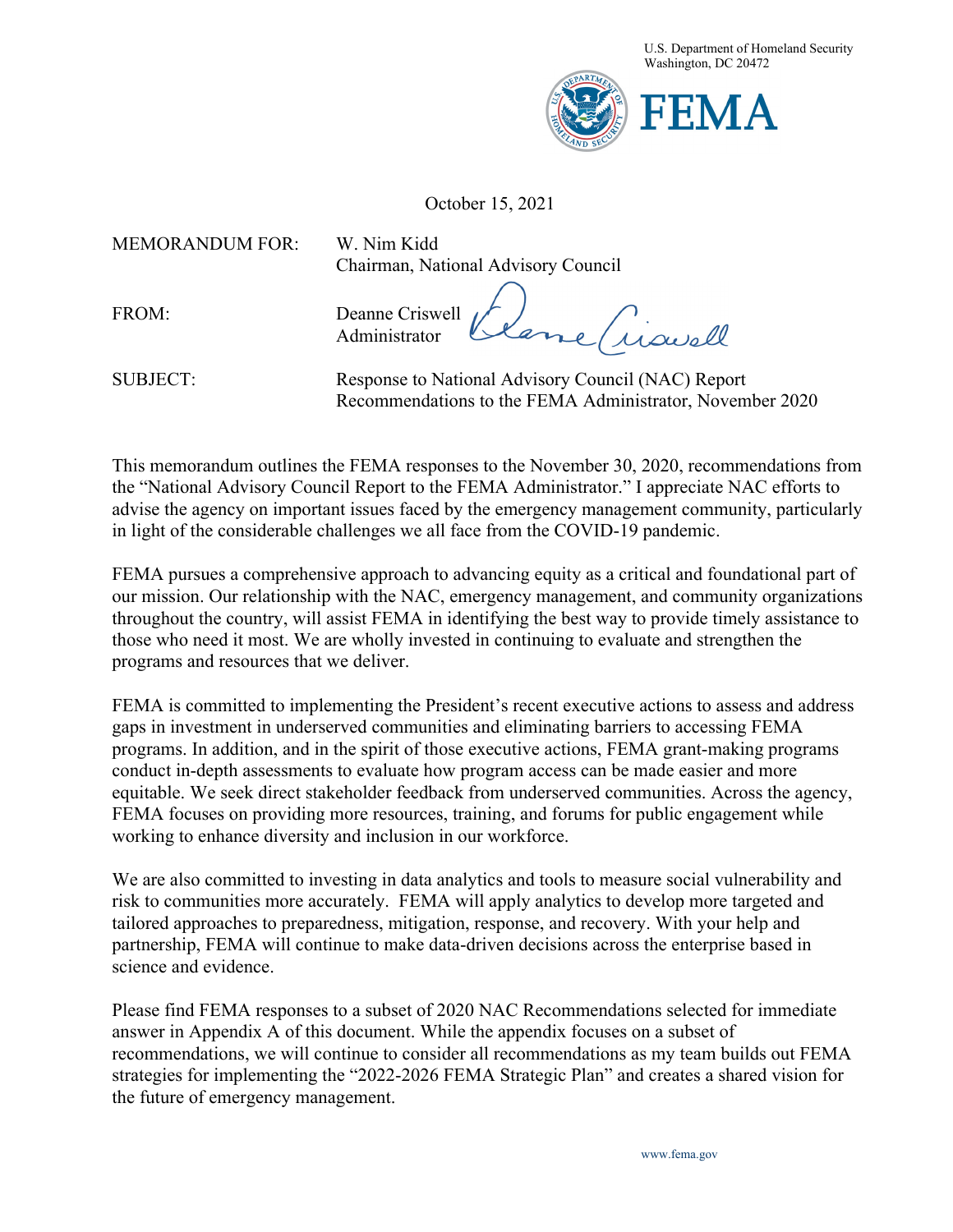cc: Alex Amparo, Senior Official Performing the Duties of Deputy Administrator for Resilience David Bibo, Associate Administrator (A), Office of Response and Recovery Traci Clever, Associate Administrator, Mission Support Michael Coen, Chief of Staff Justin Knighten, Director, Office of External Affairs Cynthia Spishak, Associate Administrator, Office of Policy and Program Analysis Jo Linda Johnson, Director, Office of Equal Rights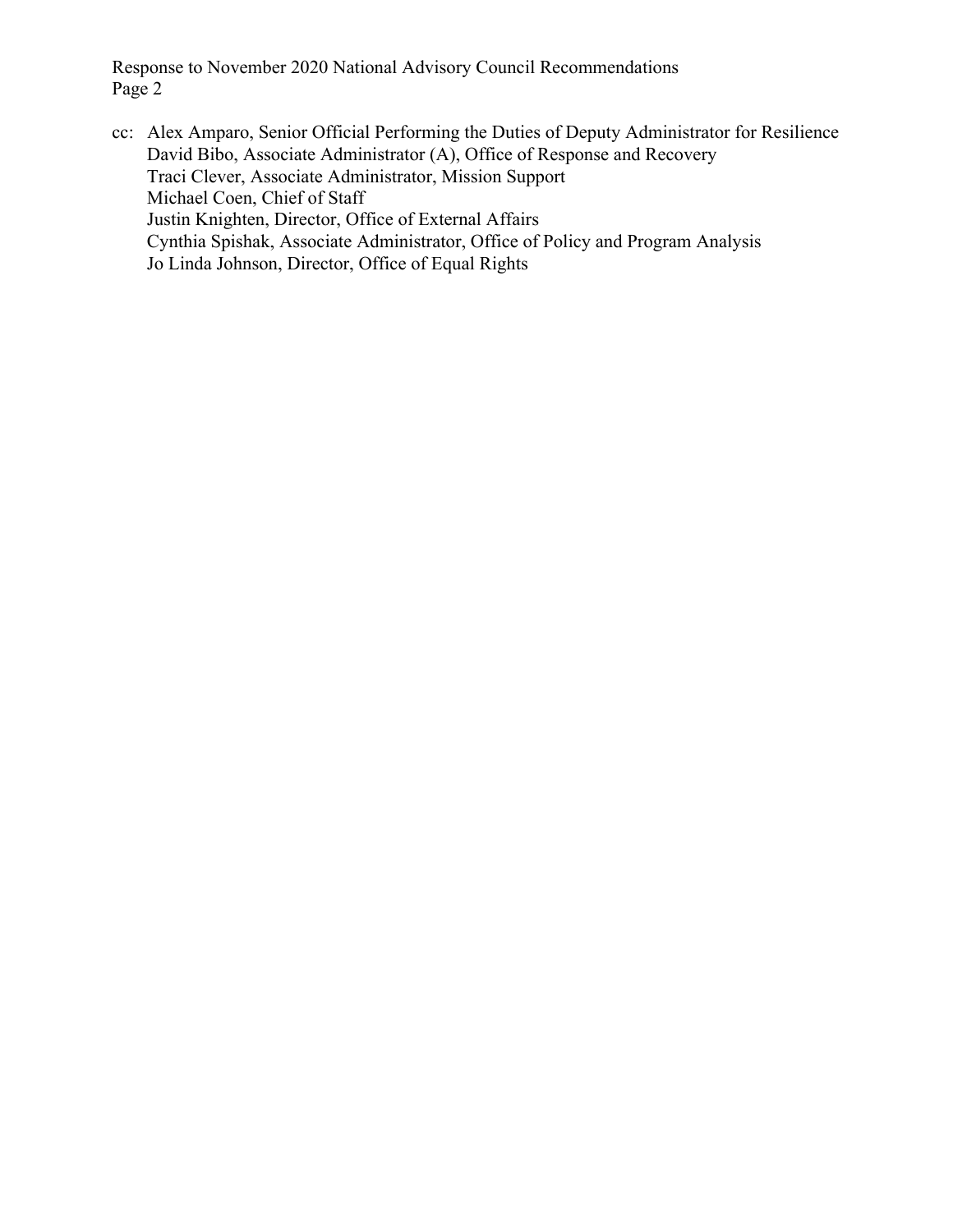### **APPENDIX A: Responses to Select 2020 NAC Recommendations**

#### **Focus on Equity**  01 Create an Equity Standard

On December 1, 2020, then-Administrator Gaynor delivered the NAC 2021 Charges, which included a request to, "Create a standard which FEMA can use to evaluate its programs to ensure they achieve equitable outcomes." FEMA program offices and liaisons to the NAC are actively working with the NAC Equity Standard Subcommittee, providing information and assistance in fulfilling this charge. FEMA looks forward to receiving the resulting recommendations in the NAC 2021 Report.

FEMA will develop a comprehensive approach to advancing equity using the requirements of *Executive Order (EO) 13985: Advancing Racial Equity and Support for Underserved Communities Through the Federal Government*, issued on January 20, 2021. These include:

- Conducting an equity and barrier assessment to review programs and policies to evaluate how underserved communities and their members face systemic challenges to full and equal participation in enrolling in, or accessing programs, benefits, and services, including taking advantage of procurement and contracting opportunities. These assessments are ongoing and a plan to address any issues identified in the assessments will be developed by the one-year deadline set forth in the EO;
- Determining if new or updated policies, regulations, or guidance documents are necessary to advance equity in agency actions and programs;
- Reviewing strategies of resource allocation to increase investments that advance equity in underserved communities;
- Consulting with members of historically underrepresented and underserved communities to evaluate opportunities and develop approaches to advancing equity by increasing coordination, communication, and engagement with community-based and civil rights organizations; and
- Studying FEMA data collection programs, policies, and infrastructure, identifying any deficiencies, and working to implement actions that expand and refine data used to measure equity.

FEMA stood up an Equity Enterprise Steering Group (ESG), which has created a definition of equity for FEMA, as well as a guiding principle, for programs to use when conducting selfevaluations. The FEMA definition, which is aligned to EO 13985, is "the consistent and systematic fair, just, and impartial treatment of all individuals." FEMA's overarching equity principle, as aligned to the agency's mission statement, is "Ensuring all people are helped before, during, and after disasters."

## 02 Direct Mitigation and Preparedness Funds to Improve Equity in Outcomes

FEMA is undertaking an assessment of equity outcomes of several mitigation, federal insurance, preparedness, and grant programs. Based on the NAC recommendations and other inputs, efforts to improve equity outcomes will include, but are not limited to:

 Leveraging a multi-pronged approach to assess the equity of the FEMA Hazard Mitigation Assistance (HMA) grant programs: first, use data analysis to set program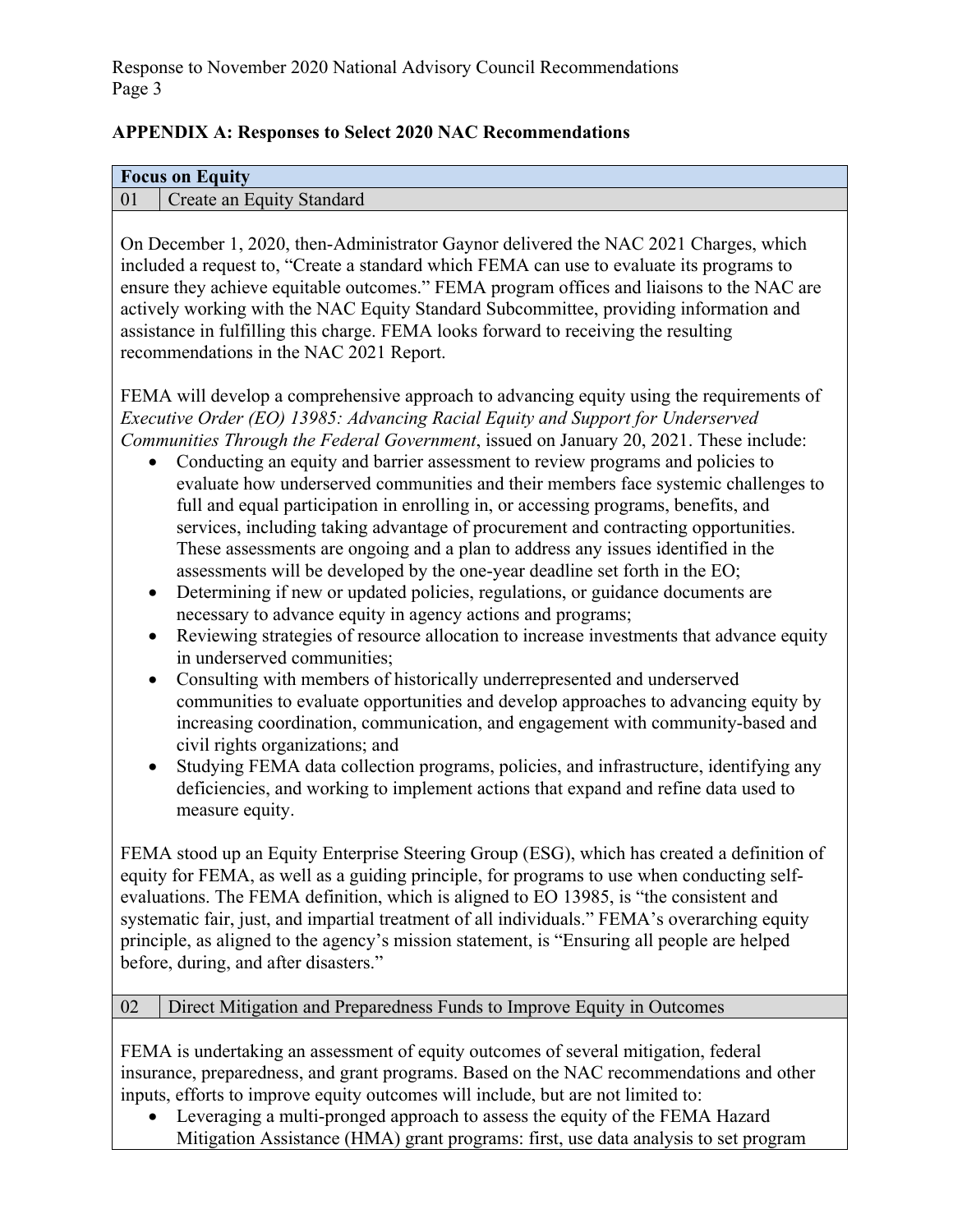metrics and determine a baseline; second, explore contextual and procedural inequities impacting applications through research; third, evaluate existing approaches to advance equity; and fourth, focus on external engagements to better understand needs of underserved communities.

- Implementing the actions required of the *Justice40 Initiative* for programs delivered across FEMA, advancing the Biden Administration's whole-of-government approach to environmental justice. This is to meet the goal that 40 percent of the overall benefits from Federal investments in climate and clean energy go to disadvantaged communities.
- Exploring how to make the structures and processes around the distribution of mitigation grant funds more equitable; for example, incorporating revised criteria in Notice of Funding Opportunities (NOFOs).
- Highlighting cross-cutting principles to, "Deliver our programs with equity to increase resilience of all communities", and to "Assess, evaluate, and prioritize the needs of underserved communities in a post-disaster environment," as stated in the HMA Strategic Framework for Fiscal Year (FY) 22-23.
- Engaging with State, Local, Tribal, and Territorial (SLTT) partners by discussing key elements of the new Building Resilient Infrastructure and Communities (BRIC) program, providing a grant program and funding priority overview, preparing underserved applicants to apply, and publishing the Mitigation Action Portfolio, a new resource to introduce stakeholders to the BRIC grant program and the array of eligible hazard mitigation activities.
- Undertaking an equity initiative in the Office of the Flood Insurance Advocate to understand barriers faced by historically underserved populations in accessing the resources of the National Flood Insurance Program (NFIP). In addition to SLTT partners and community stakeholders, this initiative includes meeting directly with underserved populations to understand their perspective and gain a more complete understanding of existing barriers.
- Expanding Grant Programs Directorate (GPD) use of a social vulnerability index with existing data sets, and identifying other data elements that consider equity outcomes, where possible. Each preparedness grant program will require detailed analysis to determine how to best assess existing program requirements and their impact on equity.

GPD will explore information regarding culturally, economically, and socially at-risk communities, by analyzing program portfolios to identify efforts to address equity that are already underway within the Agency. Then, it will identify programs with existing flexibility in purpose, scope, and priorities within their statutory authority. And finally, FEMA will consider policy recommendations that better align funding distribution to support at-risk communities. For instance, GPD is currently designing an equity assessment of the Non-profit Security Grant Program (NSGP); which provides physical and other security enhancements for 501(c)3 nonprofit organizations (as defined by the U.S. Internal Revenue Service) at high risk of a terrorist attack based on their ideology, beliefs or mission. To provide for the security and needs of underserved and historically marginalized communities more effectively, the assessment will investigate barriers to program participation including program awareness, ease of application, eligibility, and qualification requirements, and as well as identifying where funding has not been previously awarded.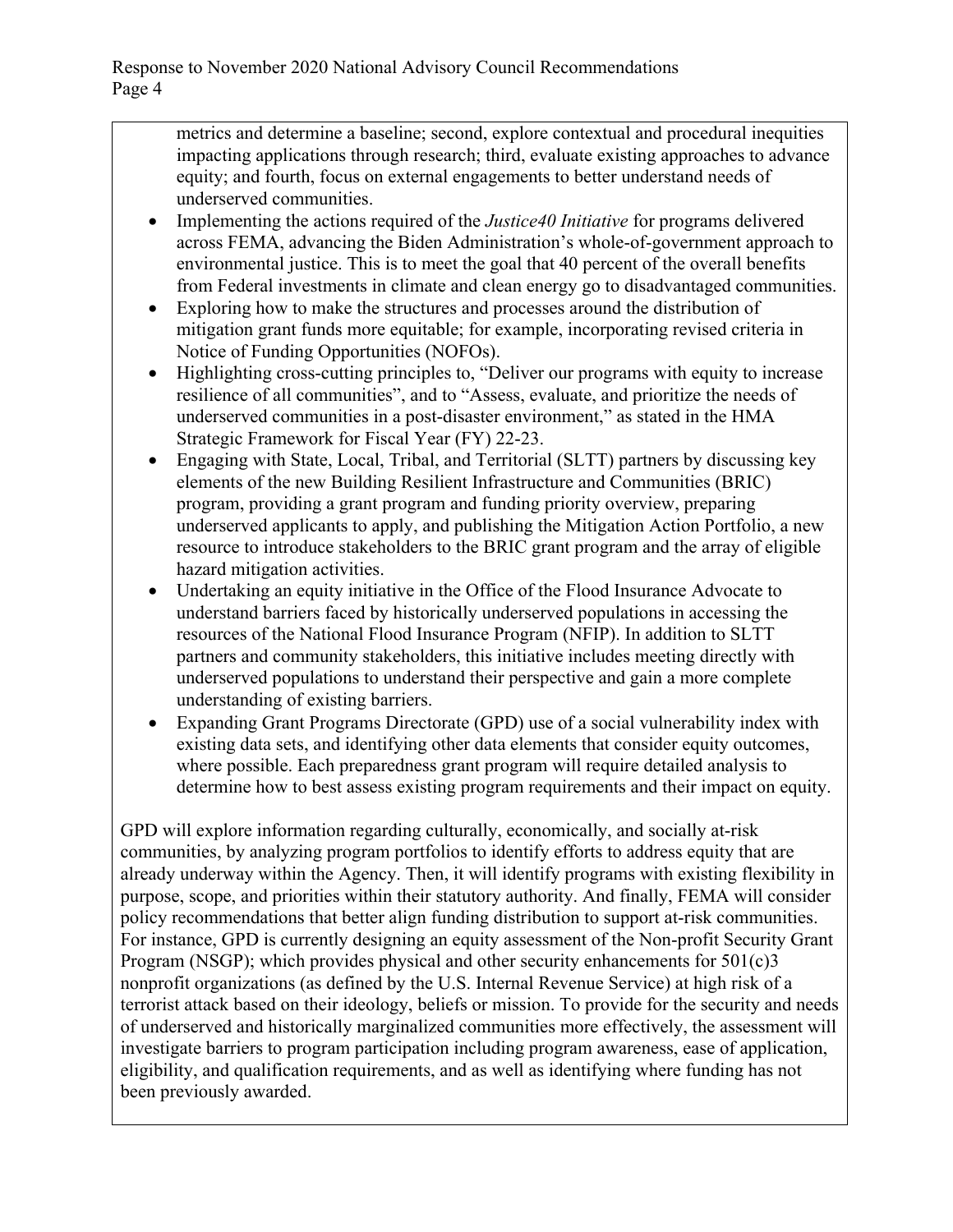FEMA is also considering changes to the Threat Hazard Identification and Risk Assessment (THIRA) and the Stakeholder Preparedness Review (SPR) to capture vulnerabilities, capability gaps, and target levels of capability for at-risk communities and ensure equitable funding distribution related to planning, preparedness, mitigation, and recovery outcomes.

### 03 Improve Cultural Awareness in Employees

FEMA will create a program for all employees, including leadership, that aims to thread the concept of cultural humility into the workforce. This will ultimately guide more informed and effective disaster policies that do not exclude or minimize any demographic or section of a community.

Specifically, FEMA will:

- Conduct a review and testing of currently offered FEMA employee trainings to determine their effectiveness of developing cultural competence and awareness of unconscious bias. If findings conclude that trainings do not meet objectives to increase employee knowledge and development in cultural differences, cultural humility, and unconscious bias, FEMA will develop and deliver an improved ongoing interactive learning program.
- Ensure that program training objectives are incorporated into job expectations, which will be used to measure training impact. FEMA will create performance metrics to assess effectiveness and impacts through internal assessments and external feedback.
- Complete the ongoing review and analysis of higher-performing offices to share best practices in management.
- Reinforce pre-deployment training for FEMA employees to gain knowledge in the specific vulnerabilities of the communities they will encounter and to acknowledge and reduce biases. FEMA employees will receive ongoing and continuing education through their career.
- Training for each employee will include the following courses: Civil Rights and FEMA Disaster Assistance; Diversity Awareness Course; Including People with Disabilities and Others with Access and Functional Needs in Disaster Operations; and Building Partnerships with Tribal Governments.

Furthermore, the FEMA Intergovernmental Affairs (IGA) Tribal Partner Team is developing a training plan for internal staff to better understand tribal nations' government structures, heritage, and culture.

## 04 Ensure the FEMA Workforce Reflects the Population it Serves

The FEMA Recruitment Team will continue to broaden our broadcast of job opportunities to affinity groups representing minority segments of the Nation's population. We also are expanding our outreach, recruitment, and hiring engagement efforts with organizations that represent diverse populations and have a recruitment strategy that has a strong focus in these areas. FEMA also maintains hiring goals, as required by Department of Homeland Security (DHS), to ensure opportunities for veterans and people with disabilities to further achieve diversity among our workforce. During the hiring process, FEMA guidance documents require that hiring panels be diverse to the greatest extent possible, and leadership prioritizes and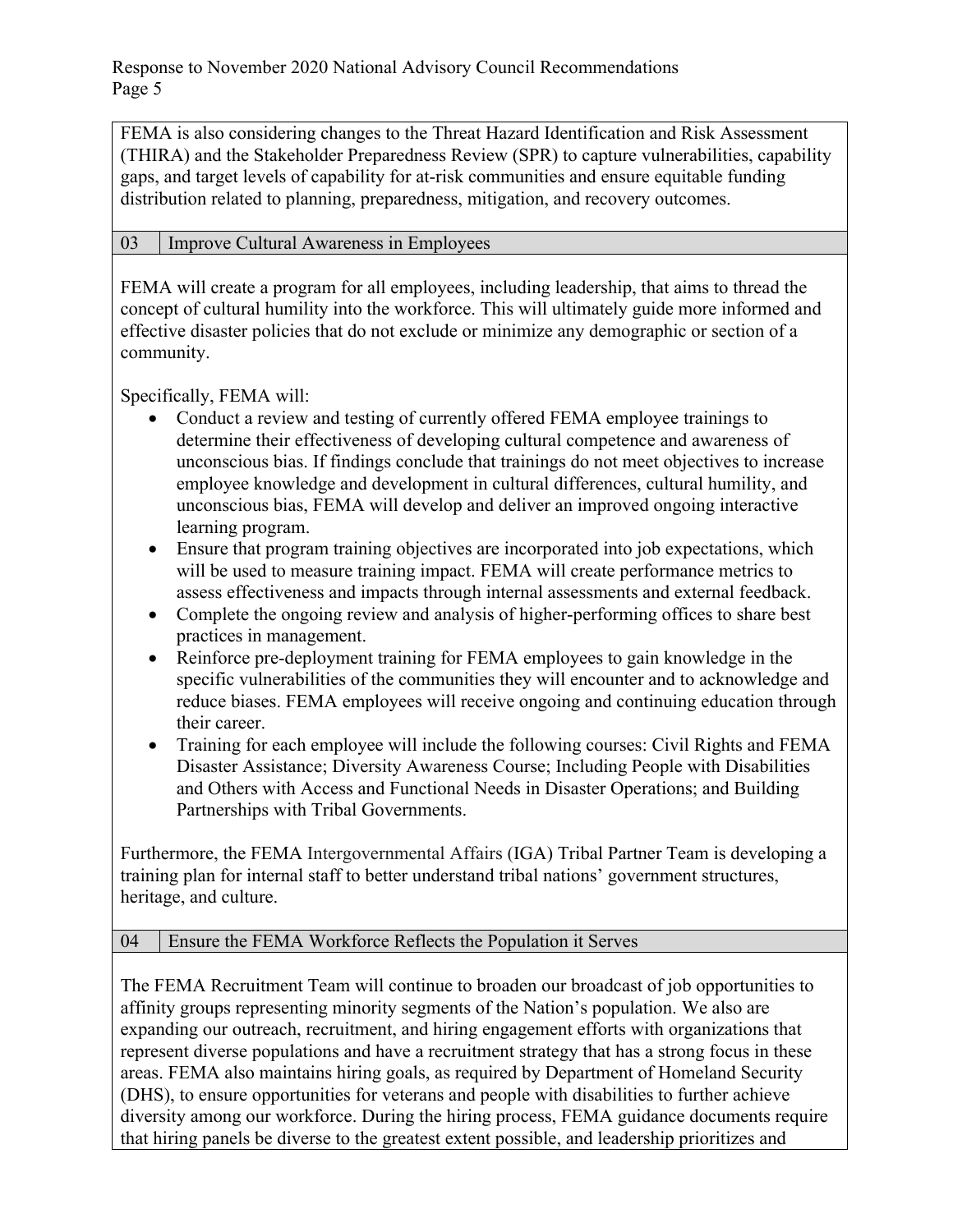communicates the benefits of diversity. The agency is also currently exploring entry into Memorandums of Understandings (MOUs) with minority serving institutions like Historically Black Colleges and Universities (HBCUs).

Additionally, the FEMA National Preparedness Directorate (NPD) with FEMA Region IV sponsored a meeting in September 2021 to discuss efforts to build and sustain emergency management programs at HBCUs. Senior officials from several HBCUs and offices across FEMA and DHS will participate to support on-going outreach and hiring engagement.

### 05 Measure Social Capital and Work to Increase It

FEMA recognizes the importance of social capital to promote positive outcomes for disaster recovery, and that social capital can improve equity in community disaster preparedness, resilience, and recovery. During 2021, FEMA Resilience, the Office of Equal Rights, the Community Planning and Capacity Building Recovery Support Function (CPCB RSF), and other FEMA components are meeting to evaluate existing initiatives and metrics for social capital and draft an executive summary of this evaluation for the FEMA Administrator by the end of 2021. The CPCB RSF will be evaluating its analytic tools' efficacy in response to late 2021 disasters and adjusting deployment and metrics in CY 2022 based on its findings. The CPCB community analysis tool, expected to be completed by mid-2022, will provide analyses of post-disaster community capacity, vulnerability, and impact issues to help inform CPCB RSF mission scoping and field delivery. CPCB RSF will share these analyses routinely with other FEMA programs and federal RSF agencies to help them inform post-disaster decision making. FEMA Recovery will update the Community Recovery Management Toolkit and associated trainings by the third quarter of 2022 to ensure resources for building social capital are included.

Through 2023, NPD's Individual and Community Preparedness Division is working to measure and increase social capital in the following areas - Preparedness Actions:

• Convene interagency, academic, and philanthropic partners to review and update protective actions guidance for key hazards.

- Lead the DHS efforts for the Learning Agenda Question #18, "How do individuals' preparedness behaviors change over time?"
- Continue the implementation of the OMB approved the Individual and Community Preparedness Division (ICPD) Evaluation Plan to document a baseline assessment of ICPD activity, assess the effectiveness of individual and community preparedness ICPD programs and begin to investigate the individual and community preparedness return on investment.

Capacity Building:

Utilize the Organizations Preparing for Emergency Needs (OPEN) training to help underserved communities become resilient ahead of disasters while address the planning needed to start their recovery.

Youth Preparedness:

• Increase deliveries of the revised Student Tools for Emergency Planning (STEP) and IS-36 Preparedness for Child Care Providers courses.

Citizen Responder: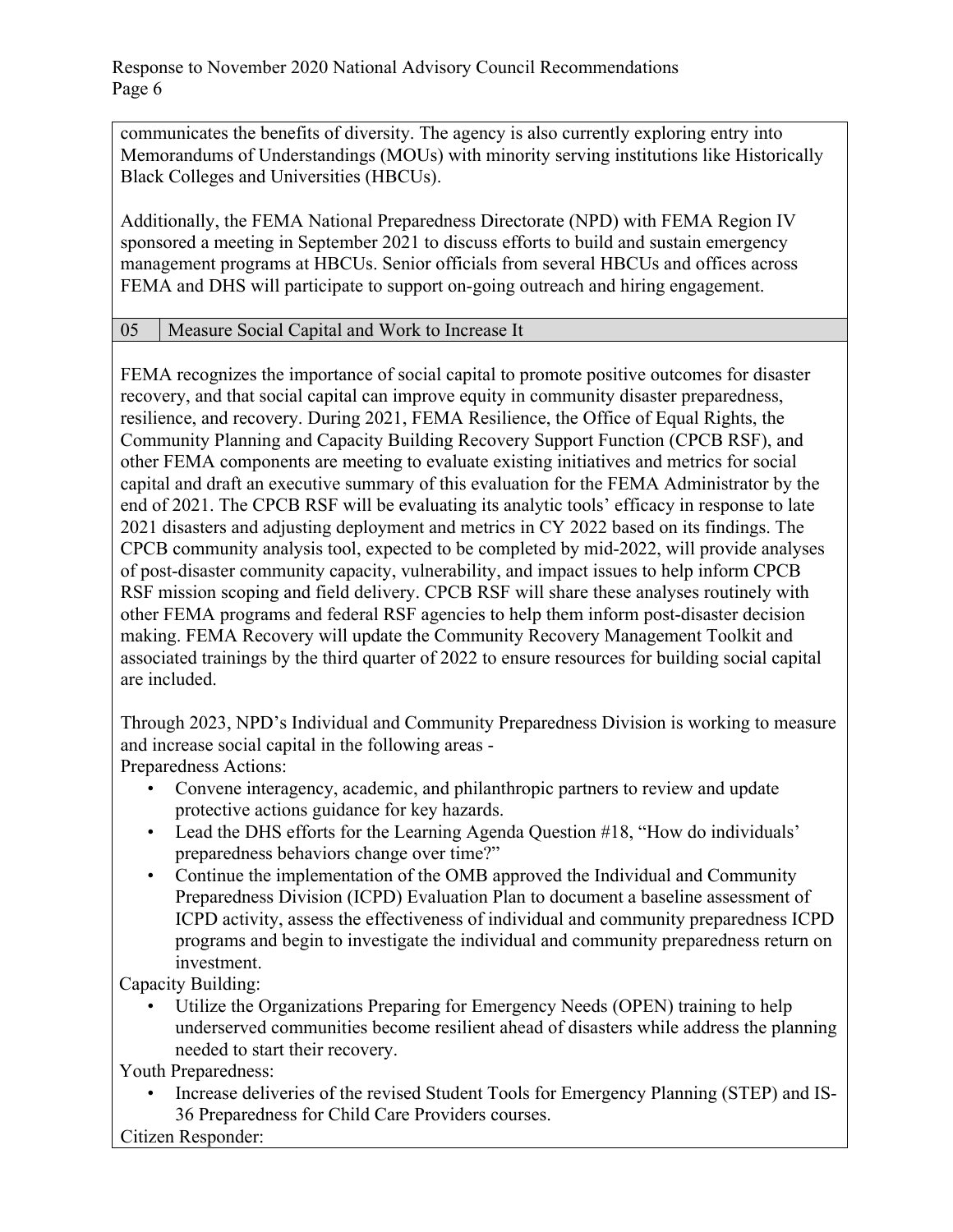- Educate volunteers, in multiple languages, about disaster preparedness for the hazards that may impact their area and train them in basic disaster response skills through inperson, online, and virtual trainings.
- Continue work across the FEMA enterprise to improve outcomes for disaster survivors, including collaboration with the NPD's National Integration Center (NIC) on integrating Community Emergency Response Teams (CERT) into the OneResponder personnel resource management system.

Transition the Financial Resilience Portfolio to focus on inclusive Personal Resilience:

- Deliver data driven programming that builds emotional, financial, physical, and social resilience that is inclusive and low cost.
- Expand and capitalize, per the FY21 DHS Appropriations bill, on the capabilities and programming of other federal agencies including the members of the Financial Literacy Education Commission (FLEC).
- Increase the uptake and usage of the Emergency Financial Assistance Kit (EFFAK) with a focus on expanding the delivery of the kit to underserved communities.

The NPD ICPD is working to increase social capital by establishing a foundational understanding of Social Return on Investment (SROI). SROI is a systematic means of incorporating social, environmental, and economic values into decision-making processes. This research will guide how SROI can be applied to disaster preparedness and resilience programming decision-making.

ICPD also curates the Emergency Management Institute (EMI) course, "Building a Roadmap to Resilience, a Whole Community Approach" (EMI code E/L426) that covers the concept of social capital and how to leverage social capital to create more resilient communities. This stakeholder course explores research linking social capital to community resilience, the common motivations and barriers to preparing for disasters, the development of strategies to leverage collaborative structures, and strategic planning to implement resilience-building initiatives into the student's community.

The FEMA Community Engagement and Risk Communication (CERC) is another example of current efforts to augment existing social capital. CERC improves outcomes and impacts by leveraging behavioral science concepts and resources to:

- Effectively communicate and engage with stakeholders on risk education and risk reduction;
- Unify messaging to encourage pre-disaster mitigation actions and post-disaster decision making;
- Deliver strategies to increase comprehensive risk awareness and cultivate high value partnerships to empower our partners;
- Create public demand for risk education and risk reduction while empowering stakeholders and partners to meet that demand and drive action; and
- Effectively identify and replicate partnership best practices, shared resources, and products across the ten FEMA Regions.

Additionally, the Resilient Nation Partnership Network (RNPN), a platform organized by FEMA for over 500 diverse organizations to exchange ideas, collaborate, and advance resilience through cross-sector partnerships, is actively increasing social capital. In 2021 the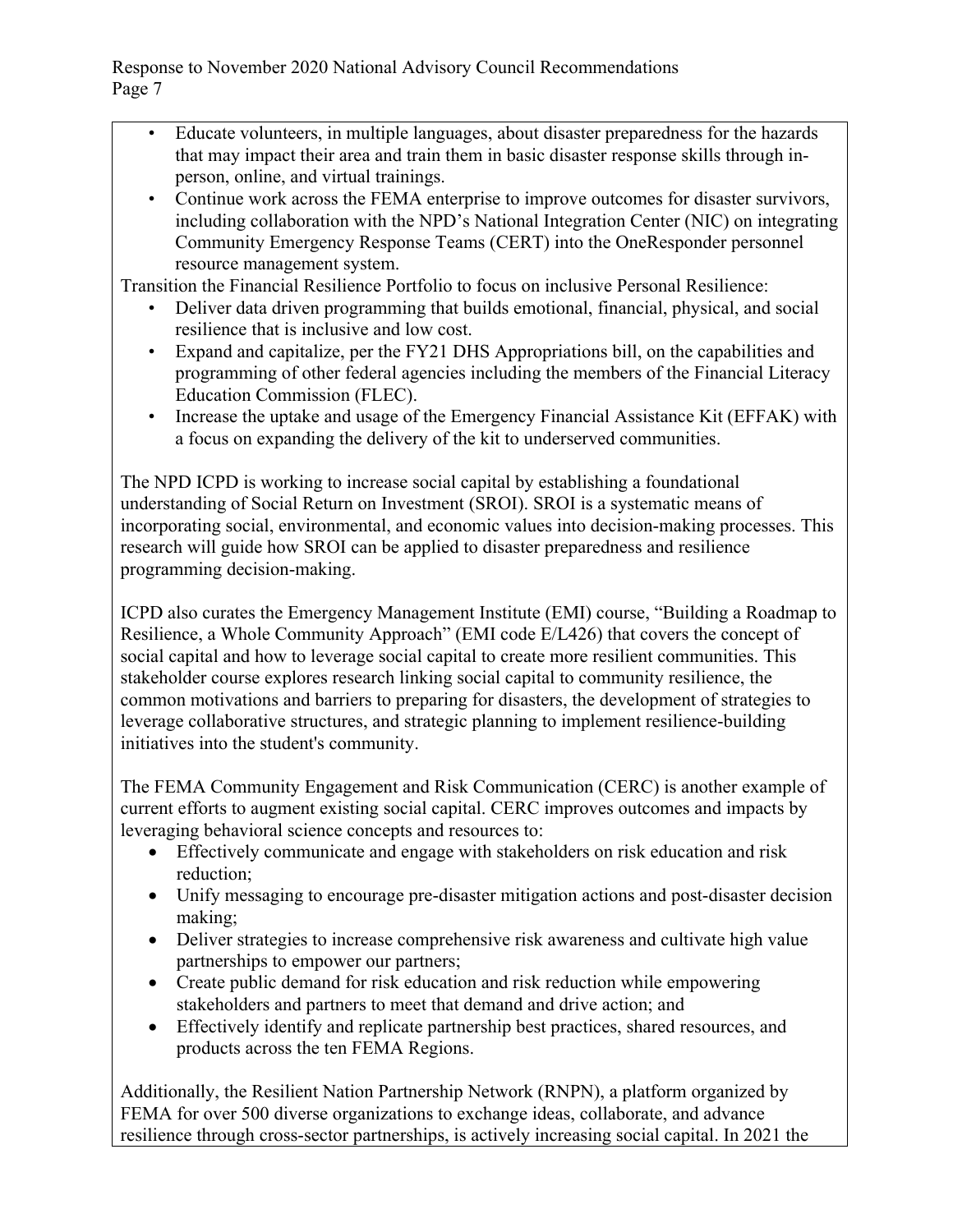RNPN released the co-developed "Building Alliances for Equitable Resilience" resource. RNPN continues to collaboratively pursue important topics such as using environmental, social, and governance criteria for resilience investments, accessibility, and resilience through strengthening a community's social fabric.

Finally, during the fall of 2020, FEMA's Office of Equal Rights coordinated and hosted three civil rights summits for external stakeholders. Motivated by FEMA's core values of compassion, fairness, integrity and respect, the civil rights summits sought to engage FEMA and its stakeholders in collaborative dialogue aimed at identifying actual and perceived biases impacting equal access to FEMA's programs and services. The goal of the summits was to start a conversation about equity, equal access, and implementation with members of the public with first-hand knowledge about how FEMA can better meet the needs of underserved and historically marginalized communities before, during, and after disasters. The summits focused on three areas: multi-cultural communities, disability communities, and environmental justice issues throughout disasters. The sessions included presentations from the main FEMA program offices that serve survivors and senior level panel discussions stemming from questions presented by attendees.

07 Understand Emergency Management Capacity in Tribal Nations

FEMA recognizes the benefits of having a thorough understanding of tribal nation resilience and capacity. Tribal nations represent a unique and important part of the emergency management system and are responsible for managing millions of acres of land throughout the country. Completing a baseline study of tribal capacity and capability can help better align FEMA and tribal resources. Such a tribal assessment will identify technical focus areas related to planning, organization, equipment, training, and exercises. The FEMA Administrator has identified this task as long overdue, and it is included as one of the tasks in the draft National Tribal Strategy. Once completed the overview of current tribal needs and capabilities in the field of emergency management will assist FEMA better tailor training and technical assistance. This will also support better FEMA programming and resource allocation.

#### **Focus on Outcomes**

08 Introduce Common Data-Driven Models for Risk Across SLTT and Federal Levels

FEMA has several new and ongoing initiatives that seek to introduce, promulgate, or update data-driven risk understanding and models that are accessible to SLTT and federal partners:

- Launched in November 2020, the same month the NAC 2020 Report was released, the FEMA National Risk Index (NRI) is a new, online mapping application that uses datadriven risk models to make it easier for communities to prioritize efforts to increase their resilience. NRI identifies communities most at-risk from 18 natural hazards. The application illustrates how communities may be affected by these natural hazards and how specific factors such as social vulnerability, expected annual losses, and community resilience affect those risks. Stakeholder recommended improvements will be incorporated to meet needs of communities.
- Updated in April 2021, the Resilience Analysis and Planning Tool (RAPT) is a geographic information system web map tool. Publicly available at https://www.fema.gov/rapt, the RAPT includes selectable layers of community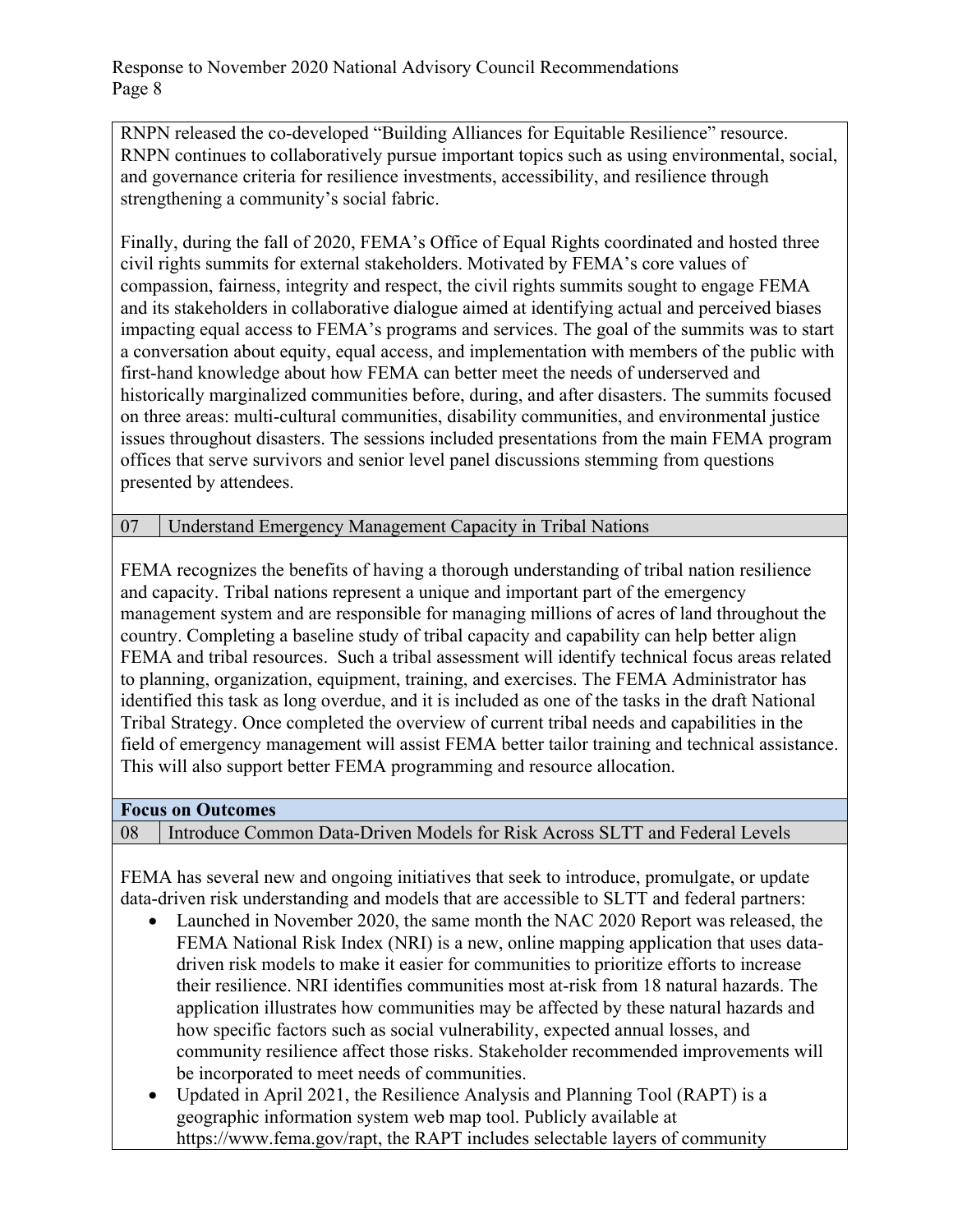resilience indicators, infrastructure locations, and hazard data, as well as widgets to help with analysis, including a population counter. This provides SLTT jurisdictions the ability to visualize and analyze large datasets to promote informed decision making.

- The FEMA Federal Insurance and Mitigation Administration (FIMA) FY21-23 Strategy includes an objective to, "Integrate Disaster Risk and Mitigation into Community Planning Processes." A focus is on how community planning and data driven SLTT decision-making processes are integral to the delivery of all FIMA programs.
- The FIMA RMD Customer Experience (CX) Strategy aims to better understand customer interactions and identify how FEMA can make customer experience improving changes to program delivery. As part of this CX Strategy, FEMA aims to deliver multi-hazard risk data that is understandable, relevant, and accessible to all stakeholders, and to tailor risk products that inspire actions based on financial sense and science.
- The FEMA Risk Rating 2.0 Equity in Action (RR 2.0) improves risk data sharing and puts equity into actions to transform the NFIP. RR 2.0 fundamentally changes how FEMA rates a property's flood risk and delivers rates that are actuarily sound, equitable, easier to understand and better reflect a property's flood risk. RR 2.0 incorporates a broader range of flood frequencies, and pairs state-of-the-art industry technology with the NFIP mapping data to establish a new risk-informed rating plan.
- Launched in 2020, the publicly available Geospatial Resource Center brings together nearly 1000 curated authoritative data sets, applications, and items from our federal, state and local partners in one place on ArcGIS Online. This includes hazard-specific pages, eight data catalogs, and predictive models to help communities understand their risks. These catalogs include the ability to sort content, providing a foundation for incorporating newly available authoritative data, maps, and applications.

At the federal level, FEMA is strengthening interagency data-sharing to support improved modeling and information sharing. Through the Interagency Data Coordination and Integrated Water Resources Framework, the U.S. Army Corps of Engineers, U.S. Geological Survey, National Oceanic and Atmospheric Administration, and FEMA have formalized sharing data through the Integrated Water Resources and Services Memorandum of Understanding. Priorities include the sharing of national and regional-scale water resources data and information, and the development of an integrated water resources framework.

## 09 Use a Streamlined Funding Approach that Aligns to Mission Goals

FEMA is working to reduce complexity and ease access to programs through internal reviews and coordination with partners. The intended outcome is to build SLTT capacity with less administrative burden. For example, the FIMA HMA Division is following a three-fold approach:

- During FY21, the National Mitigation Investment Strategy Implementation Team of the Mitigation Framework Leadership Group, led by FEMA, is proposing the creation of a mitigation program resource portal; this is also included in the FEMA 2021 Annual Planning Guidance Roadmap.
- The Hazard Mitigation Grant Program (HMGP) Team engaged an SLTT stakeholder working group to obtain feedback on the strategic direction of the program. HMGP also leveraged feedback on the BRIC program to glean further insights.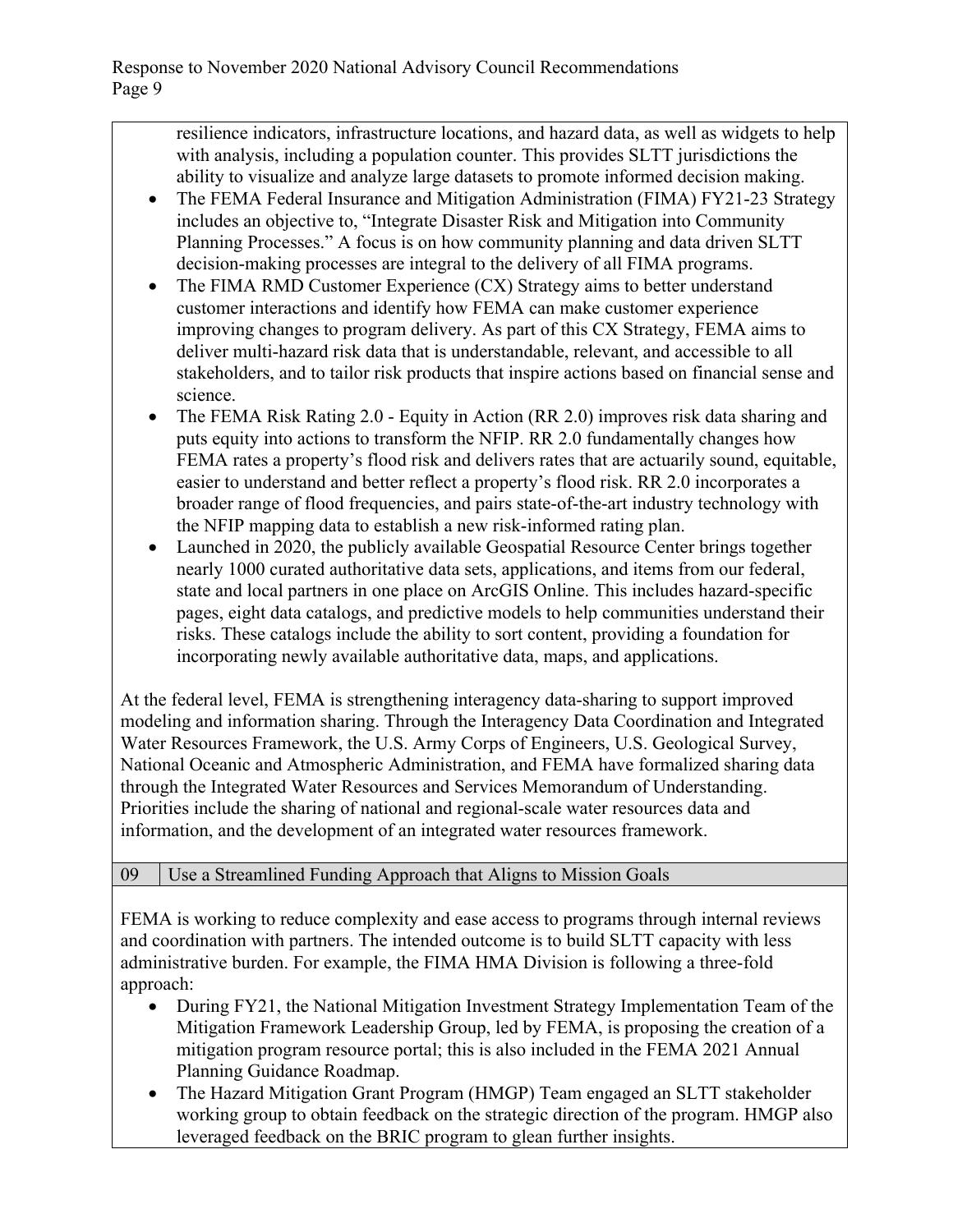Utilizing insights, FIMA is refining HMGP strategic goals, including to reduce complexity, increase access to funding, and improve compliance with program requirements, through consistent guidance and program support, reducing administrative burden, and improving the grants lifecycle.

Furthermore, GPD has undertaken a comprehensive approach to stakeholder engagement to enhance and streamline both the overarching frameworks and Notices of Funding Opportunity (NOFOs) for the suite of preparedness grant programs. GPD held numerous engagement sessions with external and government partners to solicit feedback on ways to clarify and simplify the program guidance and application process, including ways to reach stakeholder groups that historically have not applied. As part of the comprehensive approach, GPD is developing a FY2022 Outreach Strategy. GPD will continue this feedback process and cycle in future years.

### 11 Train Emergency Managers to Educate Leaders

FEMA is fully committed to continuing to develop new approaches to expand and deepen our outreach with all elected officials and political leaders. FEMA agrees that it is challenging to provide busy elected officials with the critical information needed for leadership decisions in a manner that is easy to understand and access. FEMA currently has several programs to directly educate leaders:

- The EMI provides the National Emergency Management Executive Academy, which offers a dynamic curriculum to develop strategic and policy-level executive leadership.
- The Center for Homeland Defense and Security provides the Executive Leaders Program, which offers a unique educational opportunity for senior-level homeland security/public safety leaders who are at the forefront of the Nation's homeland security mission.
- The FEMA Congressional and IGA Team works with components across the agency and in field offices to conduct proactive outreach and education with elected officials and political leadership at all levels of government.

New approaches such as half-day seminars and consulting that focus on must-know topics including disaster cost recovery, public policy, and legal considerations are potential solutions that can be considered.

### **Focus on Coordination**

23 Better Use Mutual Aid and Shared Resources

In 2021, FEMA deployed the National Resource Hub. The Hub leverages the Resource Typing Library Tool, OneResponder and the Incident Response Inventory System to assist SLTT governments with all aspects of shared resources. As FEMA continues to encourage mutual aid agreements, the Hub can assist SLTT governments in building effective agreements with their partners. By summer 2022, the Hub is planned to incorporate a cloud-hosted Incident Response Inventory System and the ability to connect to the Hub via application programming interfaces (API).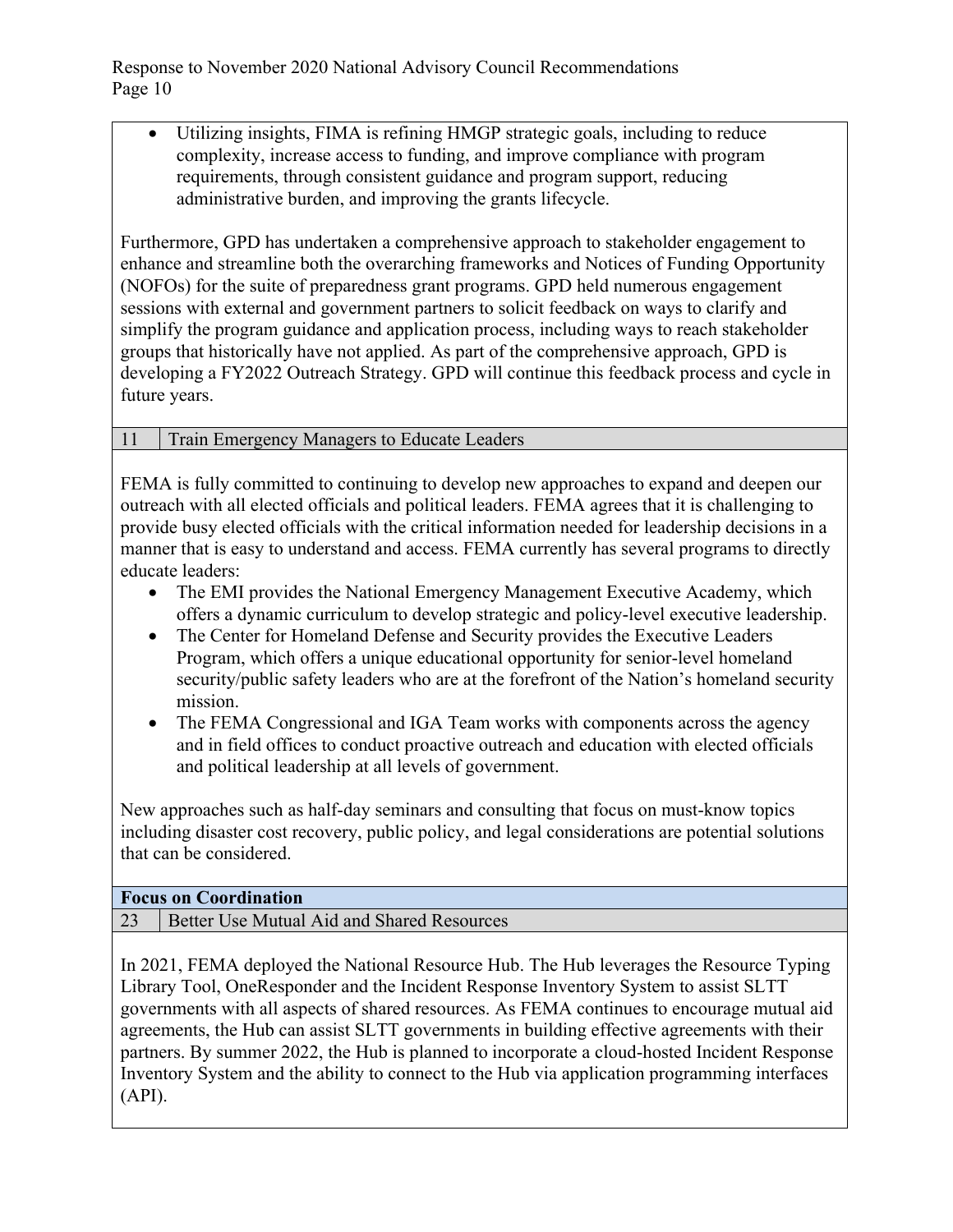Furthermore, FEMA is improving the effectiveness of national mutual aid by supporting SLTT partners with the development and implementation of National Qualification System (NQS). NQS supports mutual aid operations by setting the foundational guidelines on the qualification of personnel resources within the National Incident Management System. OneResponder, the web based NQS application available in the National Resource Hub, links SLTT, insular areas, federal agencies, non-governmental organizations, and selected industry and private sector partners.

**Focus on What Works** 

24 Expand FEMA Lifelines to Include Cascading Effects

The FEMA Response Directorate is facilitating maturation of the Community Lifelines construct, which applies to the entire preparedness cycle. Through partner collaboration, we continue to establish a holistic approach, improve our capabilities, and reduce the nation's vulnerabilities to the destabilization of community lifelines. The Response Directorate will present future options to senior leadership this year.

FEMA is also undertaking a review of all the emergency management doctrinal constructs, including but not limited to Community Lifelines, Core Capabilities, and National Critical Functions. FEMA has partnered with the RAND Corporation's Homeland Security Operational Analysis Center to conduct the study and will ensure SLTT feedback is solicited and incorporated.

 $_{24a}$  Establish an Interactive, Intuitive, Consequence Management Tool for SLTT Stakeholders to Identify Their Lifeline and Cascading Disaster Vulnerabilities

The Community Lifelines construct was formalized into the latest update to the National Response Framework (4th edition), ensuring that all levels of emergency management may begin to use the community lifelines construct for all response purposes. FEMA will continue to engage with SLTT partners to further mature the lifelines construct and take under advisement these recommendations for tool development.

24b Train for Consequence Management and Cascading Impacts

FEMA commits to making progress on this issue. Currently available training and education programs at the EMI address the concept of complex incidents and cascading events. FEMA intends to clearly associate cascading impacts with Community Lifelines through learning objectives to evolve our current curriculum development process.

The NAC requested additional elements, including the integration of public and private sectors and prevention of cascading events and disruptive risk that arise from connectivity of critical infrastructure. These match our perspective on the complexities that SLTT communities face and underscore the need for an integrated approach. Future reviews and updates to curriculum offered by the NPD training and education enterprise will include a focus on the consequence management and cascading impacts of lifeline failures.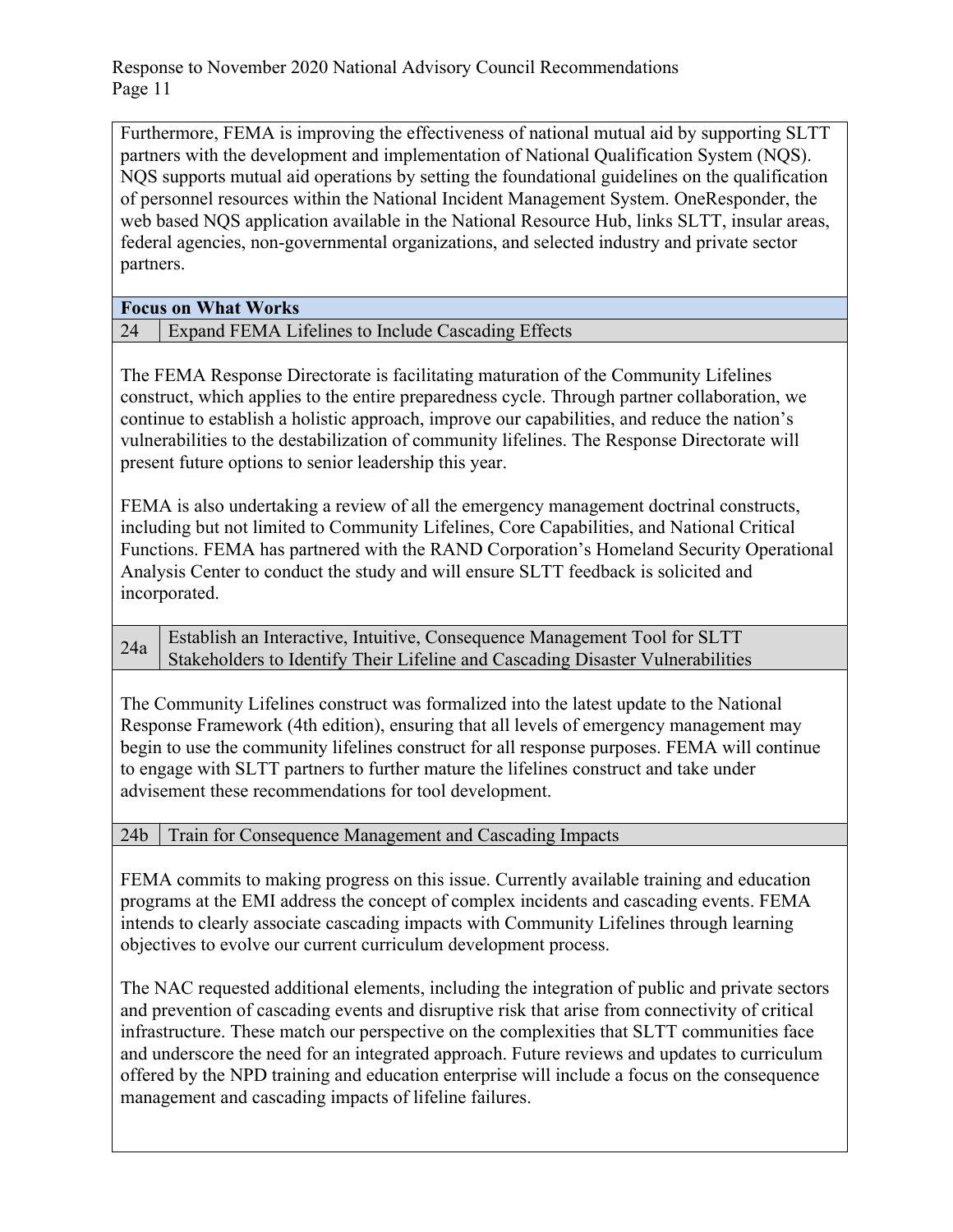### 24c | Address Cascading Impacts of a Cyber Attack

FEMA agrees that additional planning and review of threats and risks from a cyber-attack is needed. While FEMA has responsibilities for the consequence management of physical impacts from cyber-attack, the primary responsibilities for cyber threat assessments, planning, and response are led by the DHS Cybersecurity and Infrastructure Security Agency (CISA). FEMA will continue to work with CISA on risk assessments and cascading impacts to analyze the physical impacts of a cyber incident on community lifelines. FEMA is also supporting efforts to prepare SLTTs for cyber-attacks, through training, exercises, and grants.

Cybersecurity is a continued focus of the FEMA National Exercise Division and is identified as a Principals' Strategic Priority for the 2021-2022 National Exercise Program Cycle. Exercises conducted in alignment with this priority focus on:

- Coordination among all levels of government and the private sector;
- Testing or developing cybersecurity plans; and
- Ensuring SLTT jurisdictions and affected entities know what resources are available in the event of a significant cyber incident.

Exercise-specific objectives may include:

- Identifying and detecting cyber threats (advanced or persistent);
- Leveraging available prevention, protection, and response mission area authorities;
- Coordinating cyber response activities;
- Sharing timely and actionable intelligence about potential threats or emerging incidents with all relevant stakeholders, including the private sector;
- Informing the public about risks associated with a significant cyber incident; and
- Examining the effectiveness of recovery plans and procedures.

FEMA provides online and residential training to homeland security officials, emergency managers, and first responders to prepare for cyber and counterterrorism. Through training partners such as the National Cybersecurity Preparedness Consortium, residential and online courses focus on promoting community cybersecurity, cyber law, network assurance, digital forensics, information security, cyber ethics, software security, cyber exercises, and cyber incident response.

FEMA also provides preparedness grants to SLTT for cybersecurity. Under the FY21 Homeland Security Grant Program recipients must allocate at least 7.5% of funding toward cybersecurity. These funds can be used for training, exercises, planning, personnel, and equipment to prepare for acts of terrorism and cyber events.

### 24d Improve Public and Private Sector Coordination on Critical Lifelines

Launched at the end of the 2019 hurricane season, Emergency Support Function (ESF) #14 - Cross-Sector Business and Infrastructure, has rapidly matured due to a sustained response to the COVID-19 pandemic along with industry partners. As the FEMA component leading ESF #14, the Office of Business, Industry and Infrastructure Integration (OB3I) will promulgate processes and requirements to integrate industry partners and community lifeline infrastructure owners and operators before, during and after disasters. Through OB3I Operational Guidance, FEMA is gaining consistency in approaching the private sector.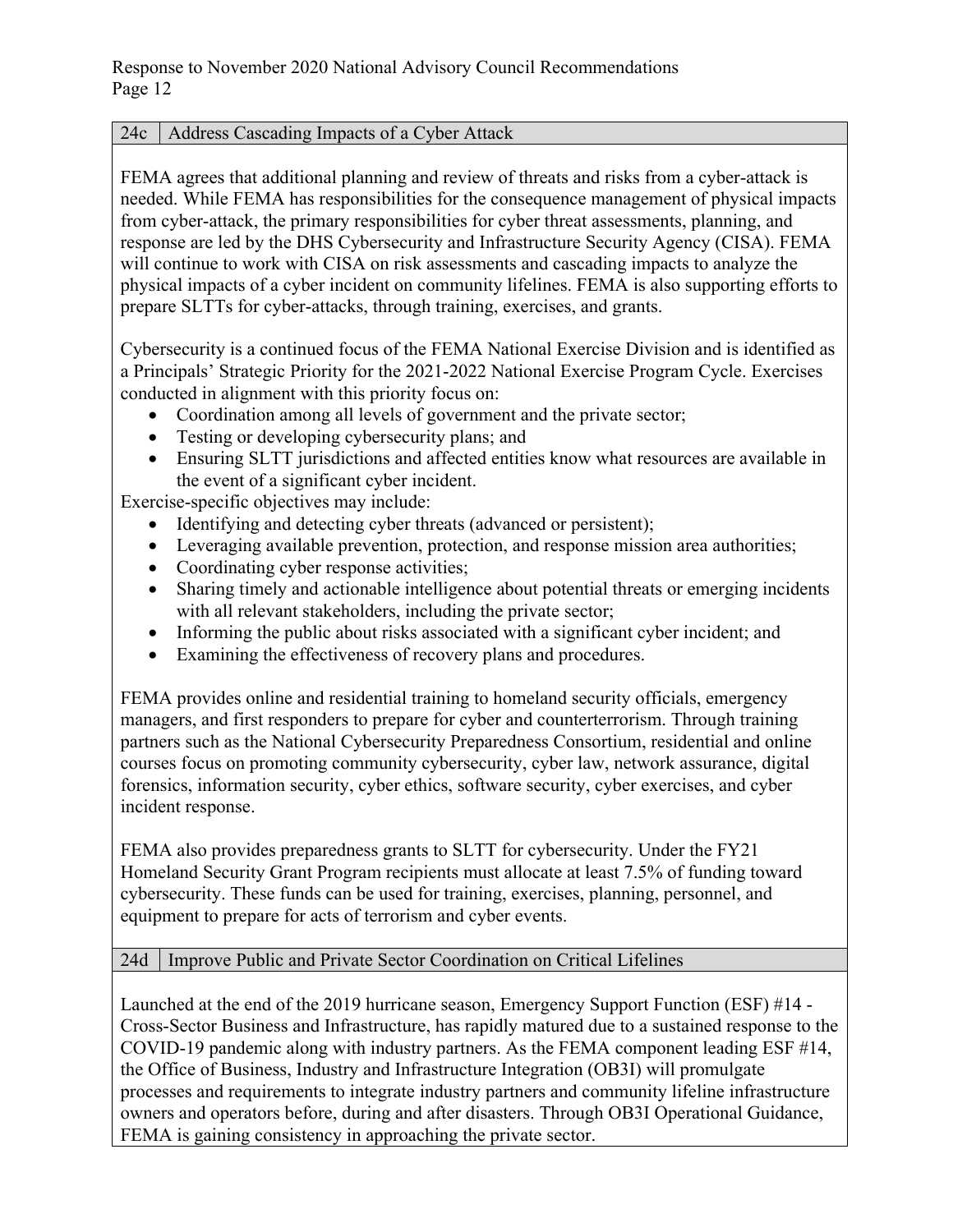OB3I will continue to seek insights into industry operations and capabilities for more effective alignment through:

- Developing sustained economic data and analytic capabilities;
- Improved industry coordination of planning, training, exercises, and operations, to create guidance for cultivating private public partnerships and Business Emergency Operations Centers at the state level;
- Developing an ESF#14 Field Cadre; and
- Creating ESF#14 training and qualification task books by 2023.

# 25a Create an Expeditionary Entrepreneurial Team for Innovation

The FEMA Continuous Improvement Program (CIP) deploys staff during declared major disasters to evaluate areas for improvement as well as best practices in disaster response and recovery. For example, during the COVID-19 Vaccine Mission, the CIP deployed staff to the federal Community Vaccination Centers pilot sites to support real-time identification of more effective or efficient processes, and to share those with operations nationwide. CIP is evaluating how to apply this construct more broadly during major disasters to rapidly integrate innovations.

Additionally, the FEMA Office of Chief Technology Officer (OCTO) continually identifies innovative approaches as new technologies emerge. OCTO's approach is to evaluate innovative IT capabilities, services, and product offerings to catalyze change, enhance resilience of IT capabilities, and collaborate with federal and SLTT partners, such as:

- Actively working with U.S. Department of Defense to evaluate interagency use of secure collaboration tools to support response operations;
- Engaging in new technology pilots to determine effectiveness and value to the mission;
- Hosting regular engagements with industry partners to capitalize on new technologies;
- Hosting three Technology Exchange Days in 2021, with representation from across the Agency to stimulate thinking, share information, and drive program budget and execution planning to digitally enable the FEMA mission; and
- Collaborating with mission partners such as the Office of the Chief Procurement Officer to apply innovative business solutions that can best procure mission needs.

FEMA Regional Offices play a significant role in propagating innovation. For example, Regions VIII and I are experimenting with Regional Innovation Officer (RINO) positions. In Region VIII, within the first six months the RINO:

- Established the Region VIII Public-Private Partnership Fusion Cell to address unprecedented challenges during the COVID-19 pandemic response;
- Piloted the Hacking for Homeland Security (H4HS) program which partners FEMA and other DHS components with universities to run a course where students use entrepreneurship methods to address challenging problems faced by DHS stakeholders and expose students to federal service with DHS; and
- Built and leveraged an innovation ecosystem network that consists of industry leaders in technology and disaster response and federal innovation organizations across the federal government.